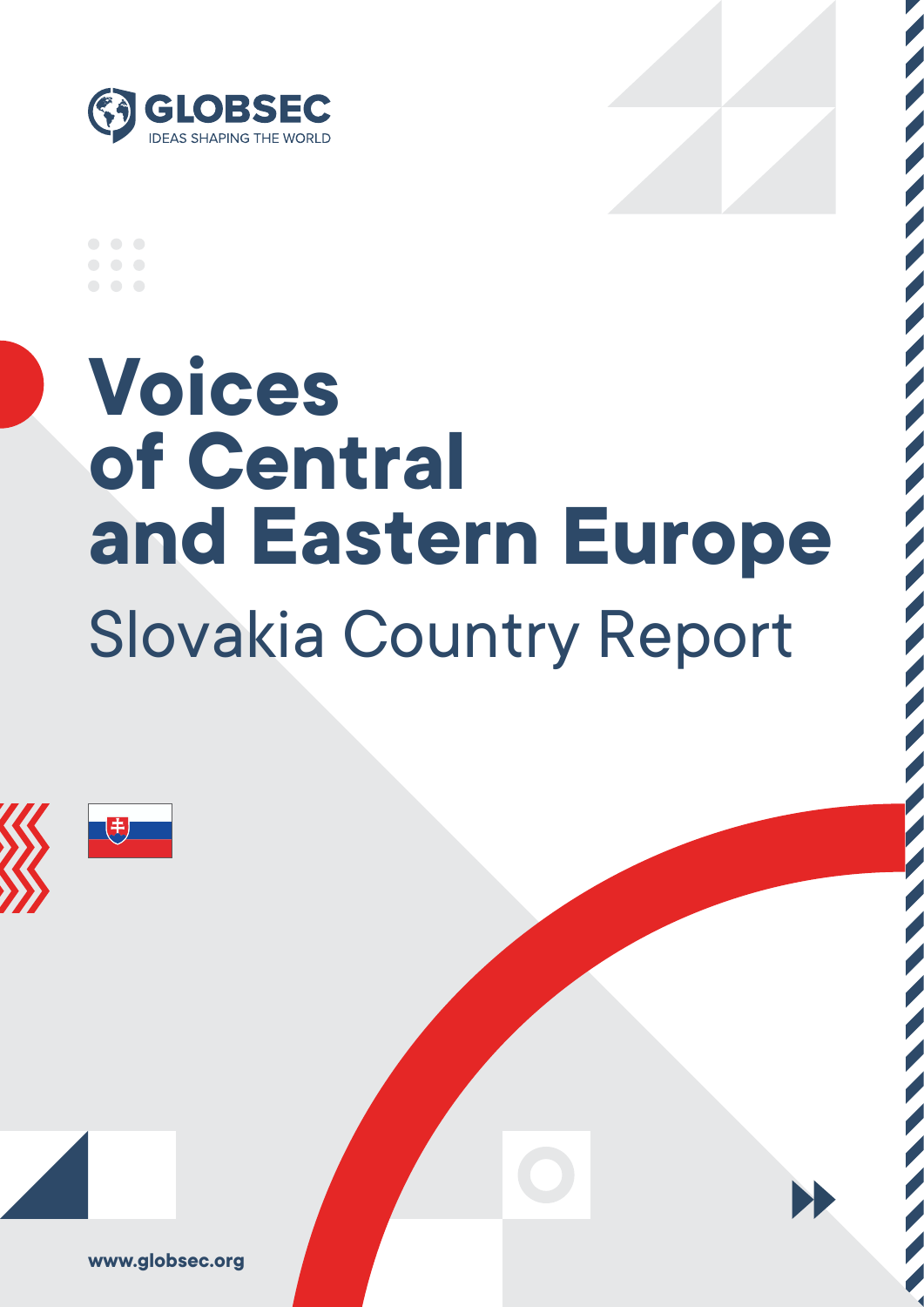

## **Content**

## **4 Key findings: Slovakia in the region**

- 
- **6 Democracy & Governance**
- **12 Control over the media**
- **13 Perception of threats**
- **15 Conspiracy theories & misinformation**
- **18 Annex Tables**



The fragility of democracies is an increasing concern amid a period of global instability and insecurity reinforced by the COVID-19 pandemic. Against this backdrop, a shared belief in good governance, a reliable and trusted news media and government institutions, and an engaged civil society are now all crucial for democratic societies to get back on their feet, overcome societal and economic challenges of today and the near future.

GLOBSEC's new report, **[Voices of Central](https://www.globsec.org/publications/voices-of-central-and-eastern-europe/)  and Eastern Europe: [Perceptions](https://www.globsec.org/publications/voices-of-central-and-eastern-europe/) of [democracy & governance in 10 EU](https://www.globsec.org/publications/voices-of-central-and-eastern-europe/)  [countries](https://www.globsec.org/publications/voices-of-central-and-eastern-europe/)**, provides unique insight into public satisfaction with the functioning of democracy and governance in ten Central and Eastern European countries: Austria, Bulgaria, Czechia, Estonia, Hungary, Latvia, Lithuania, Poland, Romania and Slovakia.

Taking note of the links between citizen support for liberal democracy (rather than autocracy), satisfaction with governance and life, and predispositions towards conspiracy theories and misinformation, the report, in its entirety, reveals fragile spots and pinpoints areas for further discussion.

This country report focuses specifically on Slovakia – a nation that experienced a turbulent path to democratisation. Although Slovakia saw a government with autocratic tendencies rule, by and large, during the 1990s, the country now has a record of economic growth behind it and is a fully established member of the European Union and NATO.

This tempestuous past might have, however, taken its toll based on our survey's findings. Support for democracy and commitment to democratic freedoms in the country is far from absolute. And buy-in to conspiracy theories is the highest in the region. Slovaks, moreover, express a heightened sense of threat perception that is directed towards various actors and groups, ranging from the US to migrants and minorities. The population, nonetheless, values its EU membership and does not see its government as overly intruding on media freedoms.

Y Y Y<br>A A A

## **About this report**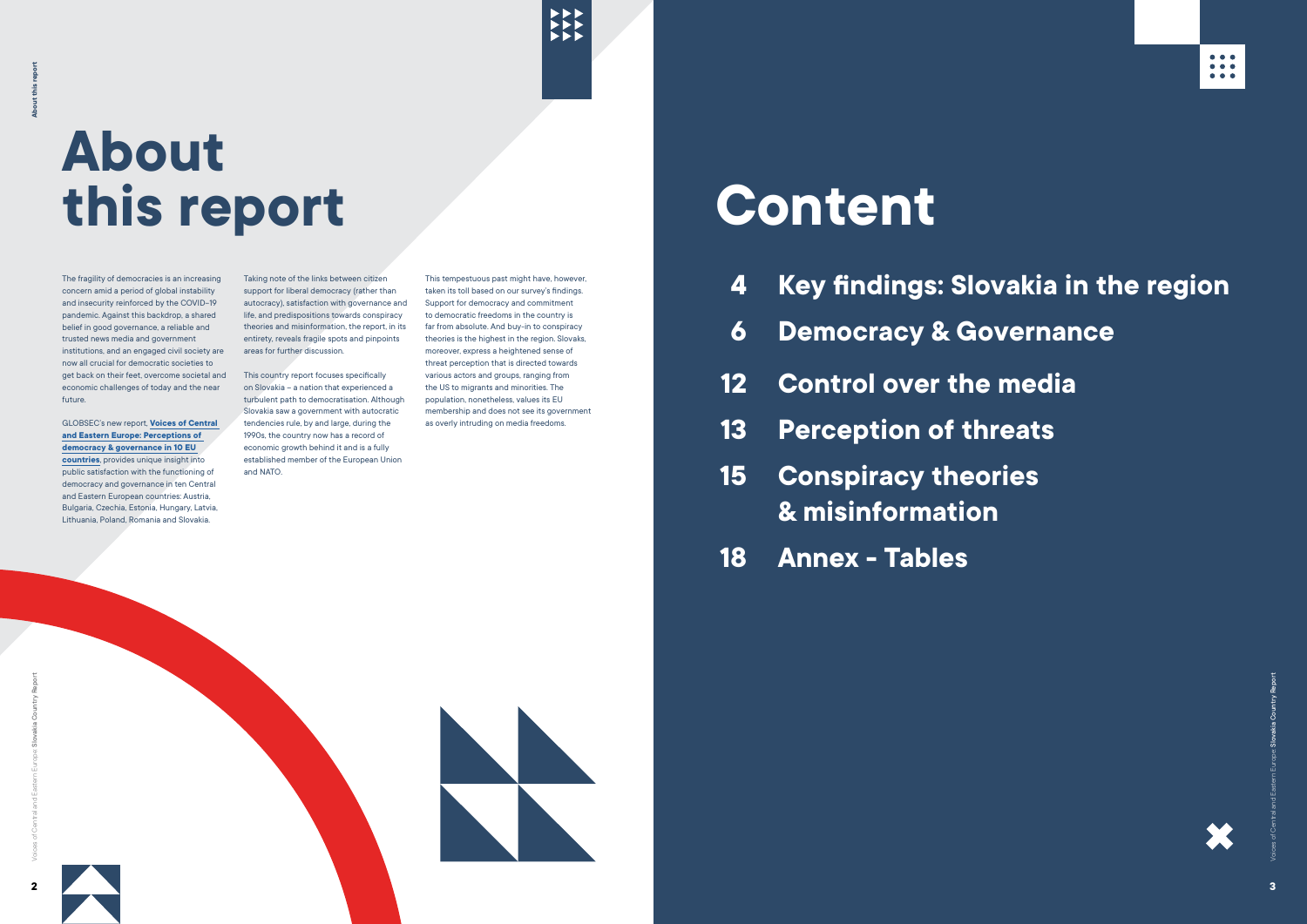

## **Key findings**



In countries that score higher in democracy quality indexes, respondents express more satisfaction with their governance system.

**Compared to the region as a whole, Slovakia is typically ranked in the middle among countries included in our survey (5th in the Freedom House score and 6th in the Economist Intelligence Unit's Democracy Score) in the democracy indexes. And Slovaks' Satisfaction with the Governance System Index, is similarly sandwiched in-between countries we surveyed.**

Support for liberal democracy is not straightforward in the region. Preference for liberal democracy, as opposed to autocratic rule, is endorsed by over 50% of respondents in only 5 of 10 countries.

**In Slovakia, 49% of respondents express a preference for liberal democracy, with 38% instead favouring a strong leader with autocratic tendencies.**

Only a minority, 28%, of CEE respondents agree, on average, with the narrative that their values are under threat due to the "West".

**But within Slovakia, 50% of respondents feel that the "West" threatens their values and identity and 53% identify the US specifically as a threat.**

Central and Eastern Europeans perceive income inequality to be strongly prevalent in society and hold the view that systemic favouritism benefits individuals with access to elites and those with higher incomes. On average, 70% in the region believe that those with elite political contacts are favoured in society.

**In Slovakia, 77% of respondents believe that those with elite political contacts are favoured over others. And 46% of Slovaks, the highest in the region, believe that migrants are favoured.**

44%. At the same time, more

Trust in the media in the region averages around than 70% of respondents in Austria, Czechia, Romania, and Slovakia perceive the media as rather or completely free of influence.

**This perception that the media is free of influence stands at 79% in Slovakia, notwithstanding the fact that 46% and 24% of Slovaks believe that oligarchs and financial groups and the government, respectively, have a strong degree of influence over the media. Only 46% of respondents in the country, moreover, judge the media to be trustworthy.**

Slovakia and Bulgaria are the most conspiracy theory- and misinformationprone countries in the region. Around half of respondents agreed, on average, with statements presented in the survey that incorporated conspiratorial thinking and misinformation.

**A total of 60% of Slovaks hold the belief that issues of world affairs are not decided by elected leaders but by secret groups aiming to establish a totalitarian world order. 51% of Slovaks, furthermore, agree with the conspiratorial notion that Jews have too much power and secretly control governments and institutions around the world.**

Respondents susceptible to believing conspiracy narratives demonstrate a particular propensity for are more willing to trade benefits.

theories and disinformation favouring autocratic leaders over liberal democracy and away democratic freedoms for other social and financial

**Slovakia has the highest degree of proneness to believe in conspiracy theories in the region. Around 64% of Slovaks, also the highest percentage in the region, express a willingness to trade away freedoms for other benefits.**

**5**Voices of Central and Eastern Europe: Slovakia Country Report **Key findings**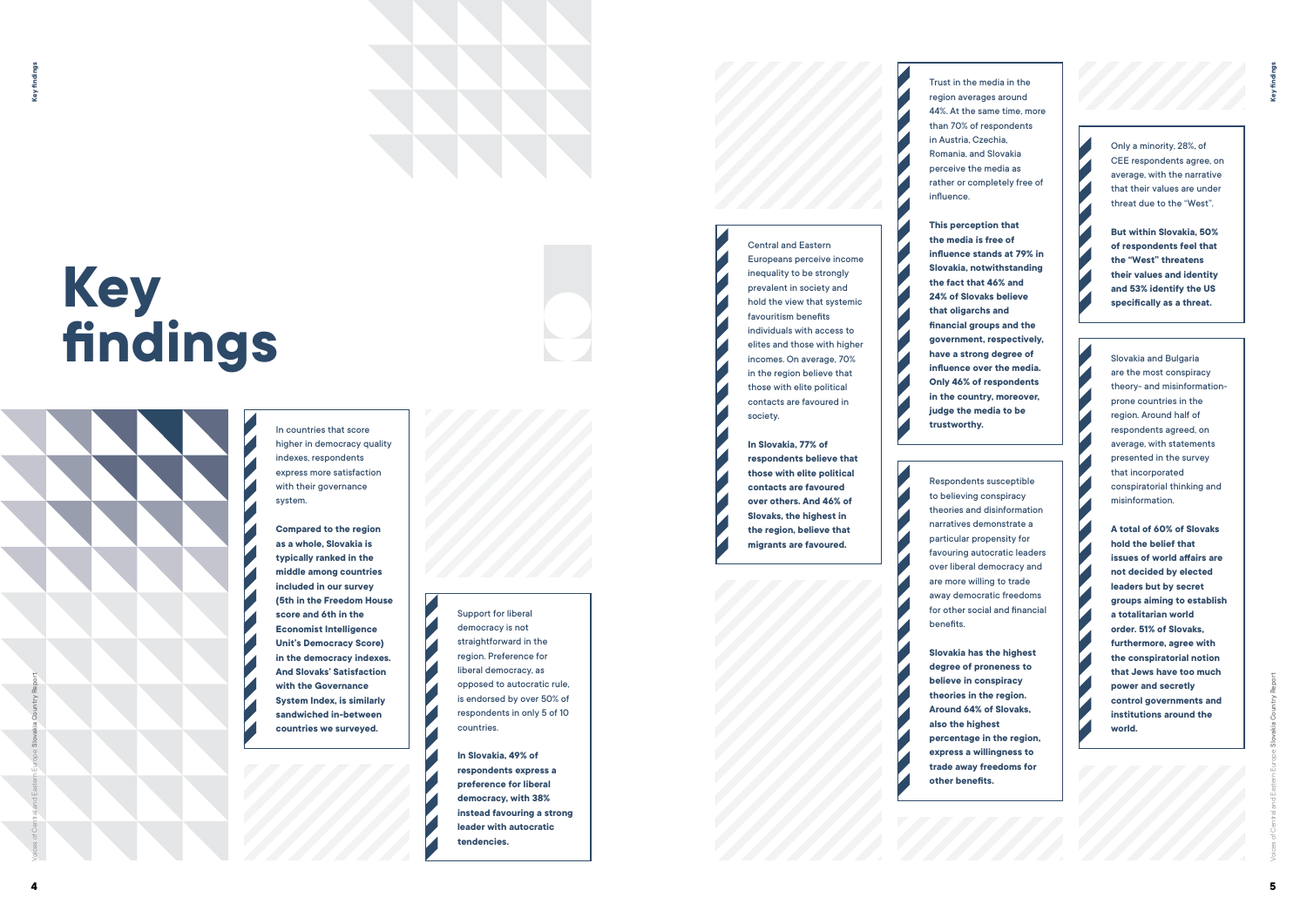**Democracy & Governance**

# **Democracy & Governance**

The data indicates that support for liberal democracy is not a straightforward matter in Slovakia. Only 49% of respondents prefer a multiparty system with regular elections while 38% would rather have a

strong authoritative leader. 13%, meanwhile, were uncertain. The greatest support, at 58%, for liberal democracy was observed among those aged 35-44. A total of 45% of respondents aged 65 and above, on the

Slovakia's score of -11.5 in our Satisfaction with the System of Governance Index, an indicator of respondents' level of dissatisfaction towards governance in their countries, puts the nation in the middle of 10 surveyed countries. On average, 60% of Slovaks are not satisfied with how democracy works in their country. However, dissatisfaction increases proportionally with age – young people aged 18-24 are the least dissatisfied, at 56%, with how democracy works in Slovakia while elderly respondents aged 65 and over, at 64%, are the most dissatisfied.

other hand, expressed a preference for a strong autocratic leader. Within the region, this level of openness to an autocratic leader was exceeded only in Latvia and Bulgaria.

### **Index of Satisfaction with the System of Governance** Austria 82 Estonia 22 Czechia 4 Lithuania - 1.5 Hungary 2 Slovakia - 11.5 Latvia - 12 Poland - 18 Romania - 32 Bulgaria - 46

**6 6** *6* **6 6** *6 6 6 <i>6 6 6 6 6 6 6 6 6 6 6 6 6 6 6 6 6 6 6 6 6 6 6 6 6 6 6 6 6 6 6* A closer examination of the level of trust and distrust in public institutions in Slovakia reveals a split, with a trust-gap observed between different institutions. While a majority of Slovaks trust the armed forces, the president, and the police, for example, a majority of Slovaks also distrust government, political parties, and the courts and judiciary. This contrast is underlined by the 72% support garnered for the armed forces, the most trusted institution in Slovakia, and its juxtaposition to a nearly 80% level of distrust in the courts and judiciary.



## **Which of the following forms of government is, according to you, better for Slovakia?**

## **Democracy & Governance**

**Trust**



## **If you take all circumstances into account, to what extent are you overall satisfied with how democracy works in Slovakia?**

## **A total of 70% of respondents distrust political parties: Who is more inclined to express this sentiment?**

**• Those who agree with the statement that it doesn't matter who governs since nothing will change regardless**

**• Those who believe that people in Slovakia cannot, in general, be trusted**

**• Those who are dissatisfied with how democracy works in**

- - **Slovakia**

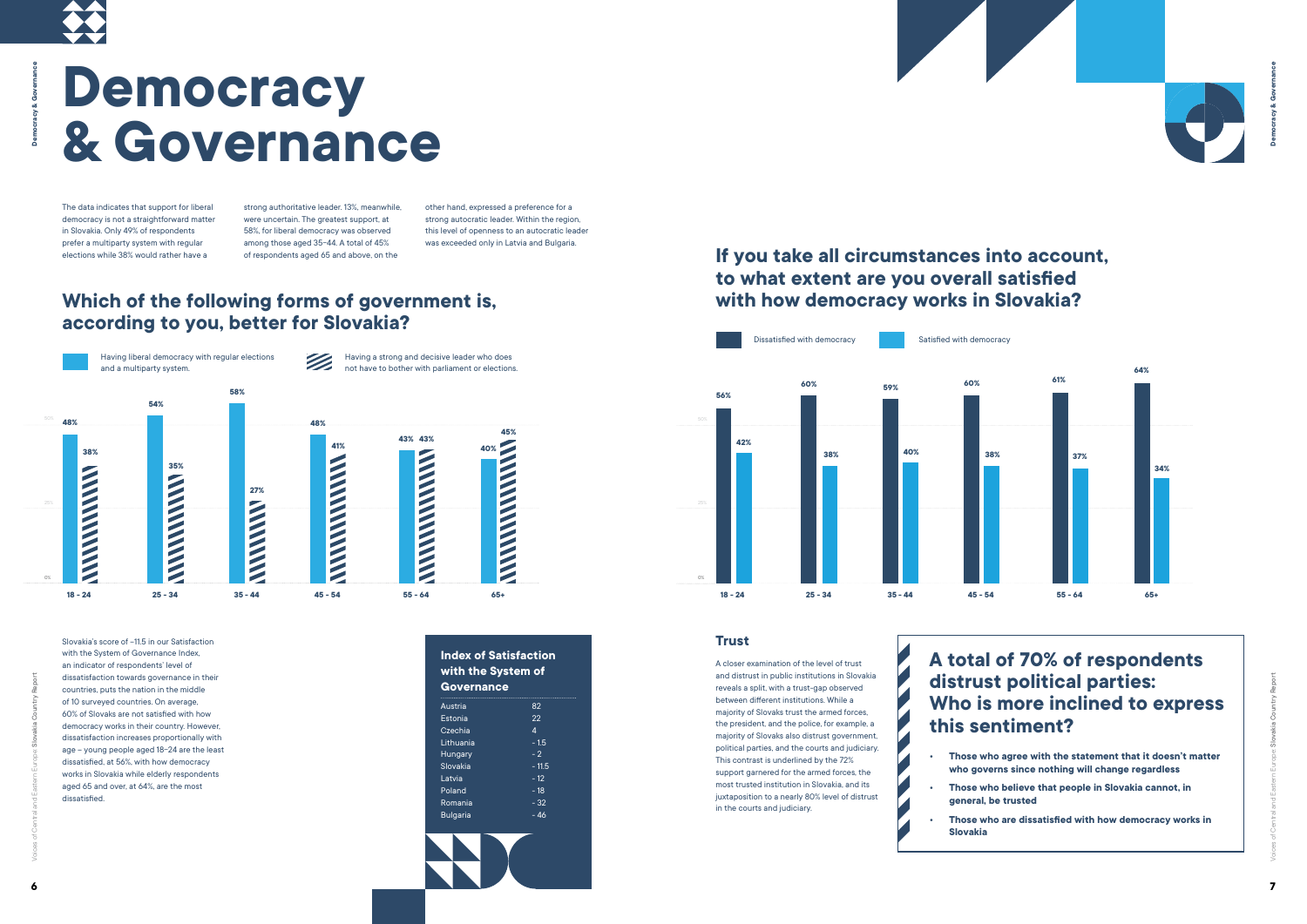# **Democracy & Governance**

**Democracy & Governance**

This distrust in the executive, legislative and judicial branches of government is associated with widespread disillusionment within the Slovak population. The survey finds that 62% of Slovaks think that the needs of people like them are not being taken into account by the political system and 56% agree with the viewpoint that it doesn't matter who governs as nothing will change regardless. This dovetails with findings that 85% of Slovaks, the highest among the 10 countries polled, believe that oligarchs and financial groups have significant control and influence over government. Only 64% of Czechs, by comparison, share this sentiment.

The feeling of alienation and dissatisfaction with political elites and public institutions leads, in general, to distrust in people, a low level of life satisfaction, a feeling that certain groups in society are favoured over others, and a belief that people are not in charge of their own lives. Only 47% of Slovak respondents think that everyone in the country has a chance to succeed in life. This compares to 72% of Poles, 60% of Czechs, and 52% of Hungarians. A majority of respondents in only two of the ten countries, Slovakia and Bulgaria, were pessimistic about life generally and their future. 56% of Slovaks agreed that most people in their country cannot be trusted.

**35%** of Slovaks believed that the needs of people like<br>
outhom are taken into account by the political<br>
outhom in Slovakie **system in Slovakia.**



**41 ° 10** of Slovaks believed that, in general, most people **in Slovakia can be trusted.**

> **47% of Slovaks agreed that in Slovakia everyone has a C** chance to succeed in life.



## **The number of Slovak respondents that declared that they "personally trust or distrust the following institutions in Slovakia"**

**56%** of Slovaks agreed that it does not matter who<br> **holds government power as nothing will change**<br> **holds** government power as nothing will change **regardless.**

The belief that "it does not matter who holds power in Slovakia and that nothing will change regardless" significantly decreases with education level. A negative correlation, furthermore, was observed between level of educational attainment and the perception that the "needs of people like you are not taken into account by the political system".

The technological and countries and the countries of Central and Central and Central and Central and Central and Central and Central and Central and Central and Central and Central and Central and Central and Central and C **79%** think that non-governmental organisations are a **beadled** secret instrument of foreign powers and interests. **78% believe that protests against the government in**<br> **Slovakia, which resulted in changes in the**<br> **Slovenment and other exual institutions in the government and other crucial institutions in the country, were controlled by and paid for by foreign actors. 76%** believe that issues of world affairs are not<br> **decided by elected leaders but by secret groups**<br> **decided by elected leaders but by secret groups aiming to establish a totalitarian world order.**



 86% of Slovaks, on the other hand, think that particular groups in society are favoured over others and 85% believe that oligarchs and financial groups have significant influence over government. This feeling of helplessness and not being in control is further underscored by a perception among respondents, at 68% and the highest in the region, that Slovakia has always been oppressed and never been able to set forth its own path.



**Those who agree with the statement that "it doesn't matter who holds the power in the government does not matter as nothing will change regardless" and those who do not agree with the statement that "the needs of people like you are taken into account by the political system"**



**68%** of Slovaks agreed that their country has always<br> **been oppressed and they were never able to**<br> **been optrol their own path** 



**85% of Slovaks agreed that oligarchs and financial groups have a strong control over government in Slovakia.**





**The belief that Slovakia has always been oppressed is interlinked with the believes in conspiracy statements. The majority of those who believe that Slovakia has always been oppressed and that Slovaks were never in control of their path are more inclined to believe in conspiracy theories:**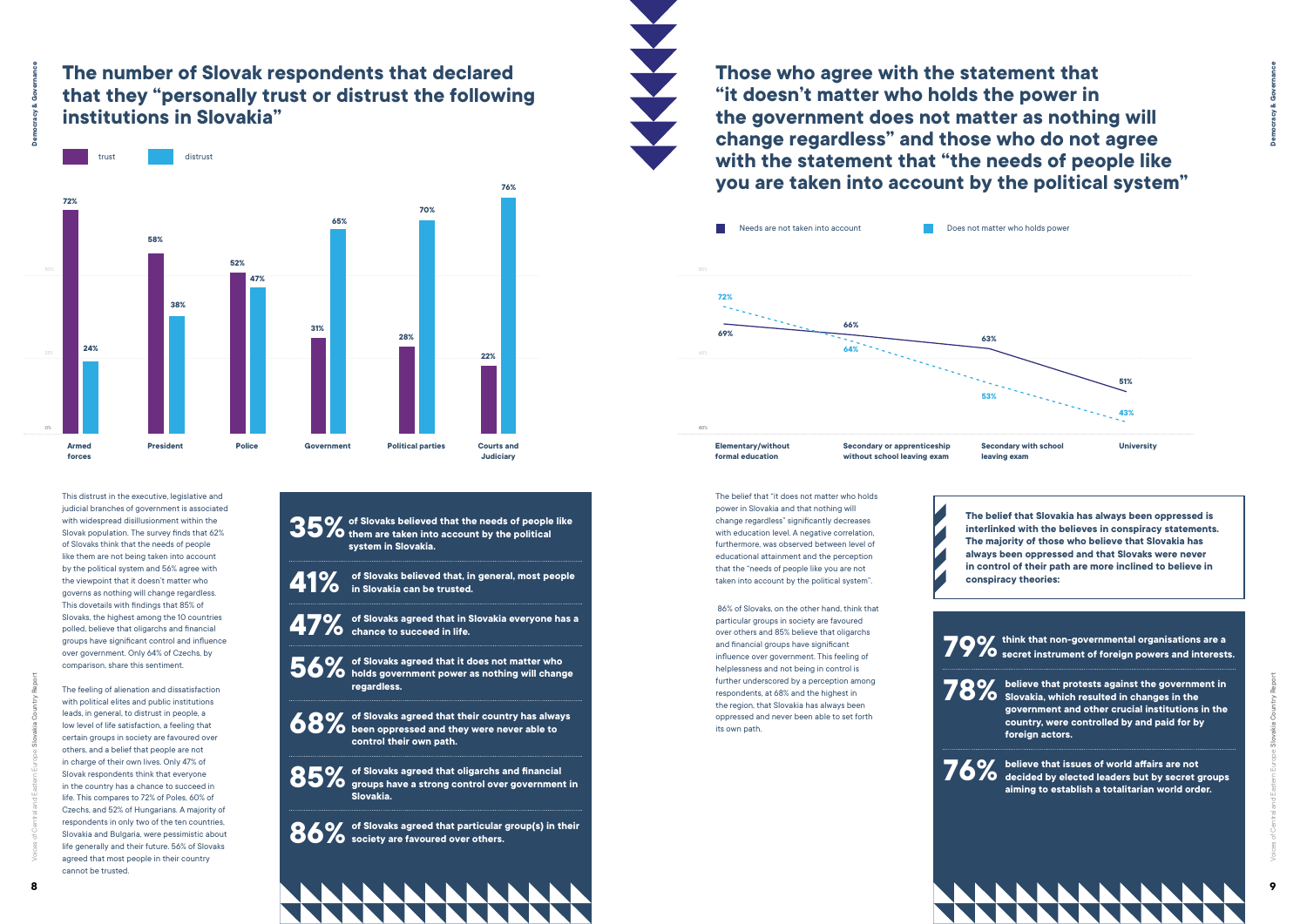





**58%**

**66%**



### Affirmative answers to three questions:



**3) for the preservation of Slovakia´s traditional values".**

also affected by education level. A negative relationship was generally observed between level of educational attainment

respondents.

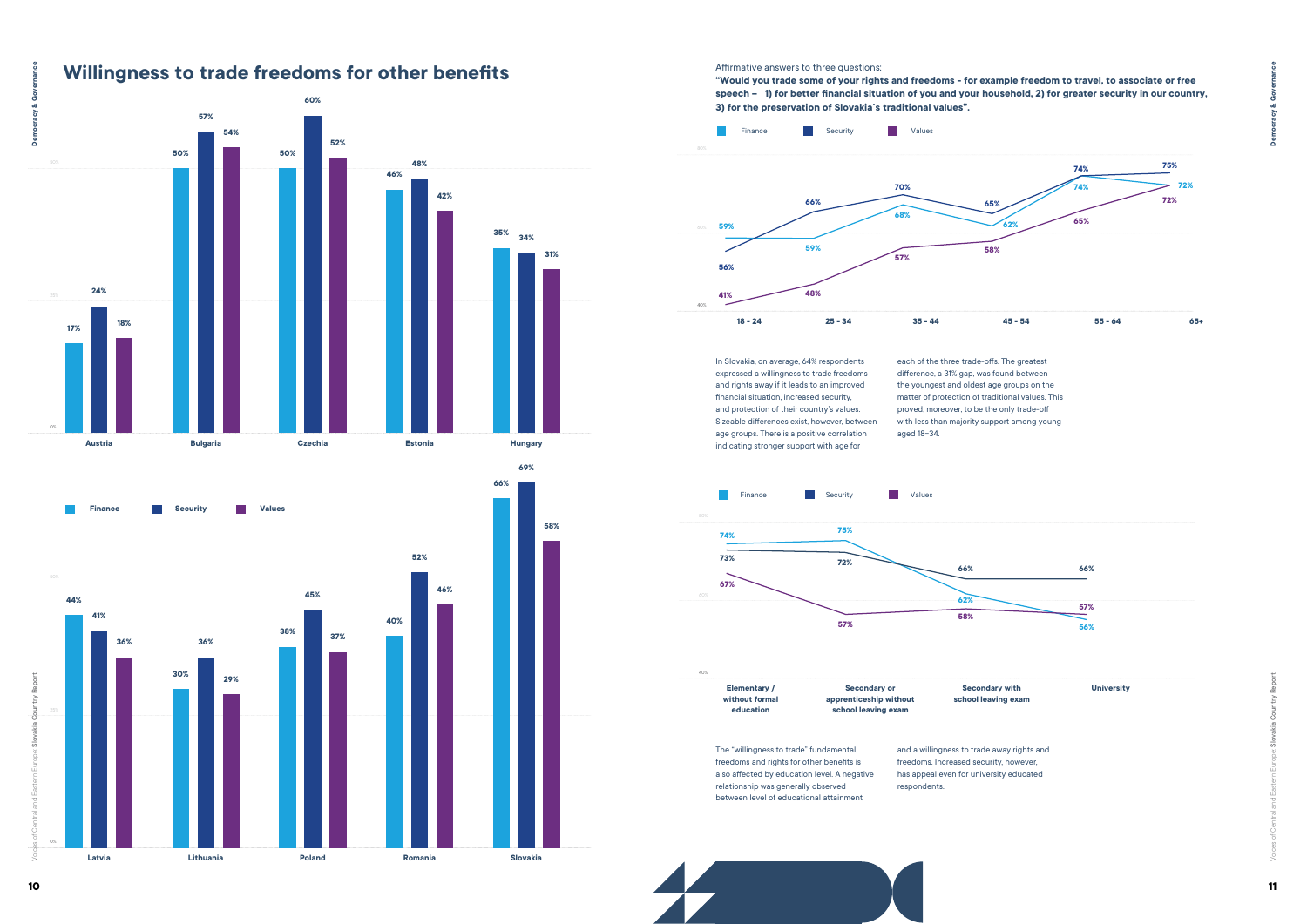



# **Control Over the Media**

## **Perception of Threats**

### **Who mostly believes that the media in Slovakia is rather or completely free?**



- **• Those with university education**
- **• Those who believe that people in Slovakia can in general be trusted**
- **• Those who do not believe that Slovakia has always been oppressed**
- **• Those who prefer liberal democracy over having a strong leader**
- **• Those who do not believe in conspiracy theories**

**16%**



## **"Who do you believe has the strongest influence over the media in your country?"**

(The question was asked only to those who responded that the media is rather free or unfree in their country but the results were re-tabulated to include the entire sample of respondents.)

**Western societes**

**Nest EU Line Construction Construction Construction Construction Construction Construction Construction Construction** 





Some people claim that there are certain groups of people and countries that threaten our own identity and values. Do you personally think any of the following groups or countries threaten your identity and values or not?

The strongest correlation observed was based on level of educational attainment: **Affirmative answers of respondents to three individual questions as above**

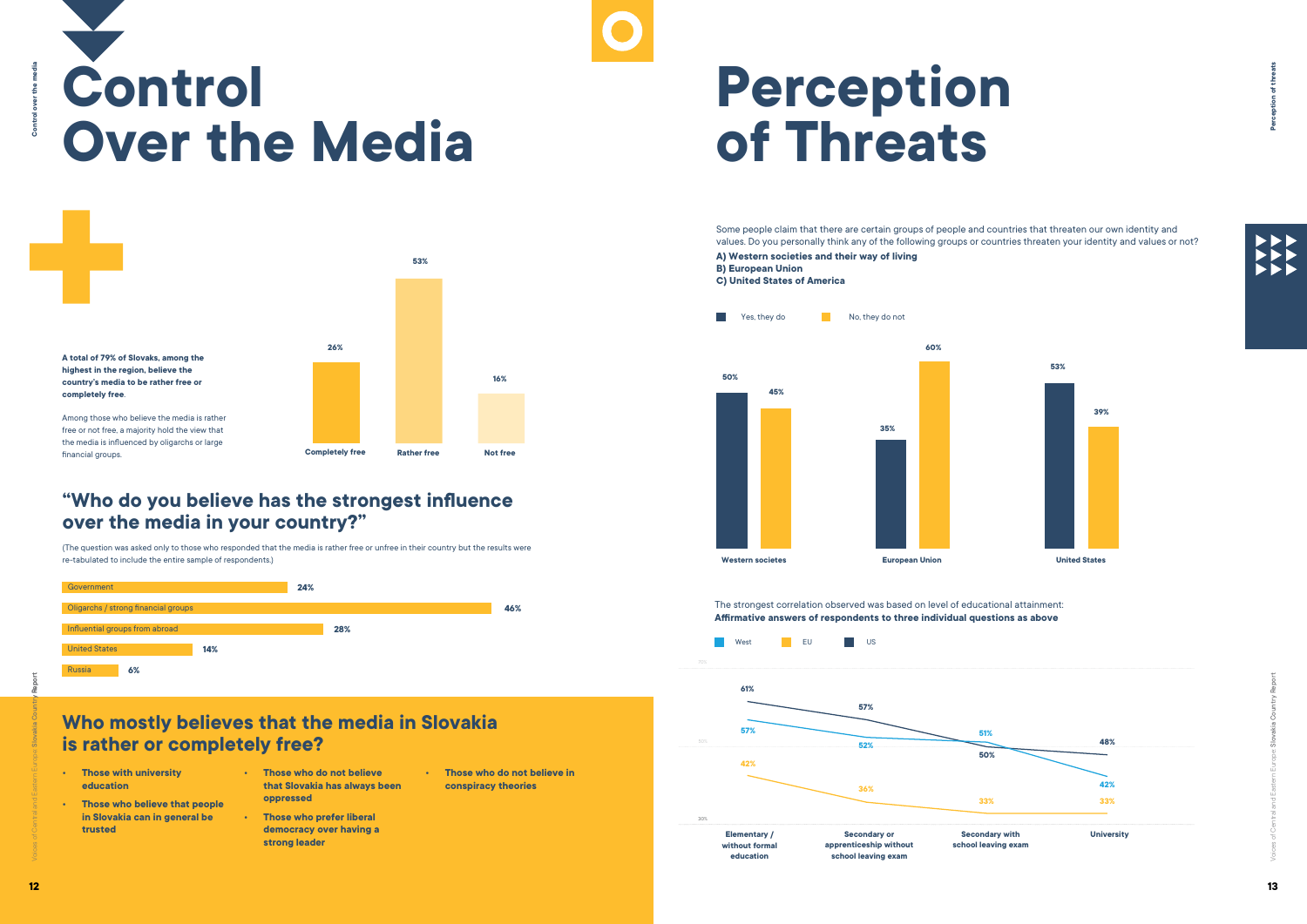

## **Those who tend to see Western societies and their way of living as a threat**

- **• Prefer a strong leader to liberal democracy**
- **• Tend to believe in conspiracy theories**
- **• Live in Eastern Slovakia (on average 60%)**

## **Those who DO NOT feel threatened by the European Union**

- **• Would prefer liberal democracy over strong leader**
- **• Do not think that Slovakia has always been oppressed**
- **• Tend not to believe in conspiracy theories (on average 80%)**

## **Those who feel threatened by the United States**

**• Tend to agree with conspiracy theories, especially "the protests against the government in Slovakia, which resulted in changes in the government and other crucial institutions in the country, were controlled and paid for by sources from abroad." 68% of those who consider the US a threat to Slovak identity and values also think that the protests against the government were orchestrated by foreign actors.**



## **Conspiracy Theories & Misinformation**

A logistic regression analysis identified five key factors contributing to people's proneness to believe in conspiracy theories and misinformation: willingness to trade away freedoms for other benefits; support for an autocratic leader; belief that the media is not free; dissatisfaction with the system; and dissatisfaction with life. Slovaks cohere with

three of these five factors and are the most conspiracy theory- and misinformation-prone nation in the region with 56% of respondents, on average, susceptible to believing statements that include conspiratorial thinking and misinformation.<sup>1</sup>

1 The percentage scores were calculated based on an average of responses in agreement with 3-4 conspiracy statements. The respondents were asked around 5-6 conspiracy statements, of which three were identical for all countries covered and the rest country-specific and selected by analysts from the respective countries. The statements with the lowest and highest percentage were excluded from the average to remove narratives that might have been strongly influenced by recent political events or by analysts' miscalculation of the predominant narratives.

50%







### **Who believes in conspiracy theories?**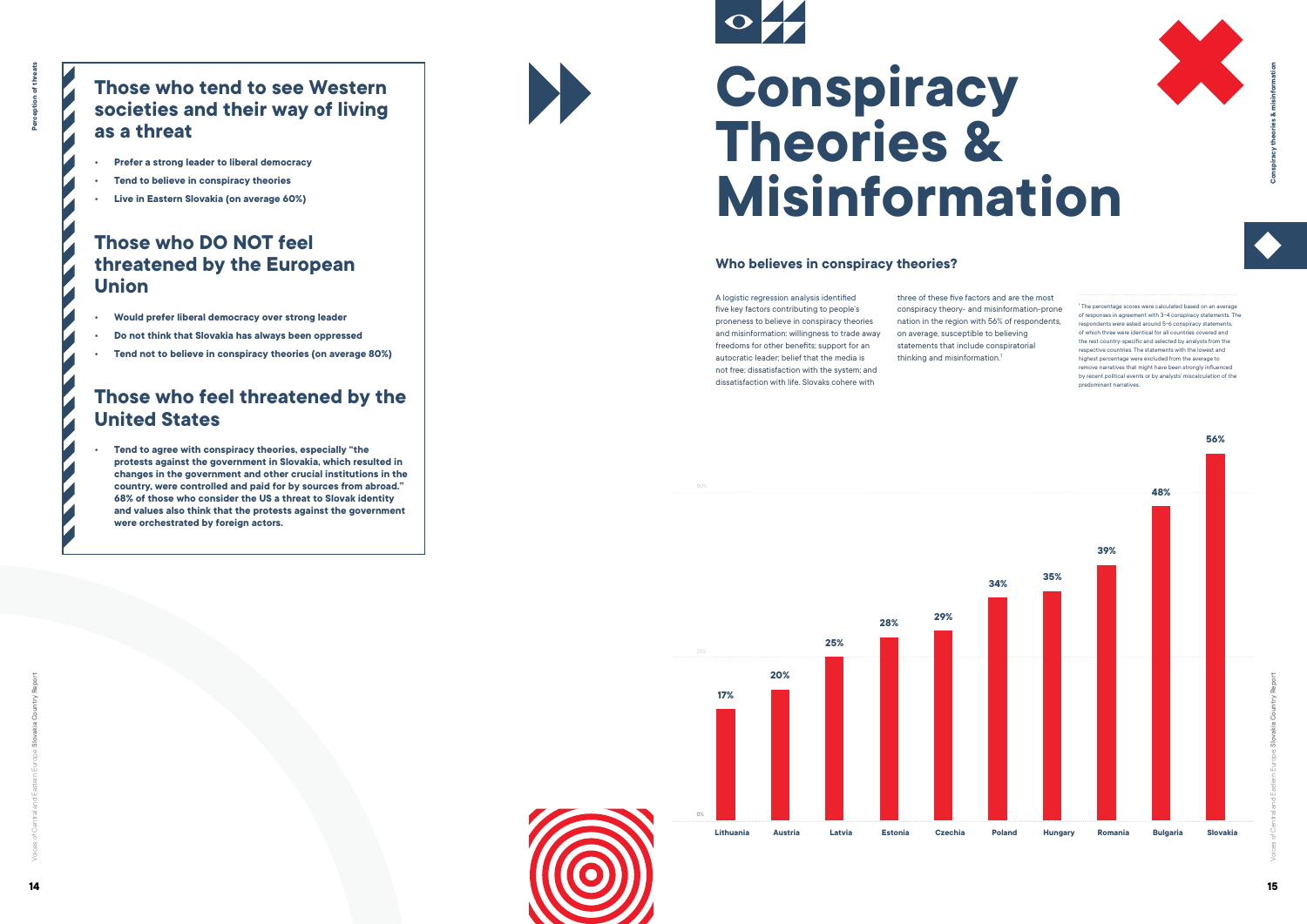### **Agreement with the following conspiracy theories:**

Jews have too much power and secretly control governments and institutions around the world.

World affairs are not decided by elected leaders but by secret groups aiming to establish a totalitarian world order.

NATO bases in Slovakia would mean US occupation.

Non-governmental organisations are a secret voice of foreign powers and interests.



Protests against the government in Slovakia, which resulted in changes in the government and other crucial institutions in the country, were controlled and paid from abroad.

The terrorist attack on the World Trade Center in New York in 2001 was planned and conducted by the American government, not Al-Qaeda.

EU and Brussels dictate to Slovakia what to do without Slovakia having a chance to influence it.

**Belief in conspiracy and misinformation statements is linked. The majority of respondents who believed one conspiracy also tended to agree with the other statements. Also, on average, of those who agreed with the statements above:**

- **• 71% would choose a strong and decisive leader over liberal democracy.**
- **• 72% would trade their basic rights and freedoms for a better financial situation**
- **• 74% would trade their basic rights and freedoms for greater security**
- **• 65% would trade their basic rights and freedoms for the preservation of their traditional values.**

### **Belief in conspiracy theories according to age**

A positive correlation was observed between susceptibility to conspiracy theories and age of respondents. On average, 61% of those aged 65 and above agreed with the conspiracy statements posed to them.

While belief in conspiracy theories is widespread no matter the age, there are sizeable differences in responses to different conspiracy theories within the age groups. There is a 17% difference, for example, between buy-in to the antiSemitic conspiracy and the secret societies statement among those aged 25-34. And among 45-54 year olds, there is a 19% difference in agreement between the anti-Semitic conspiracy and the belief that NATO bases in Slovakia would mean US occupation.

### **The percentage scores represent an average of responses in agreement with 5 conspiracies:**

Jews have too much power and secretly control governments and institutions around the world. World affairs are not decided by elected leaders but by secret groups aiming to establish a totalitarian world order. NATO bases in Slovakia would mean US occupation.

Non-governmental organisations are a secret voice of foreign powers and interests. Protests against the government in Slovakia, which resulted in changes in the government and other crucial institutions in the country, were controlled and paid from abroad.



### **Education**

While a majority of Slovaks believe in conspiracy theories, in general, a negative correlation was observed between conspiracy theory buy-in and level of educational attainment. Around 61% of Slovaks with elementary education believe in conspiracy theories yet "only" 53% of university educated

individuals share this inclination. In the case of NATO bases and the notion that NGOs are foreign agents, there is a 15% difference in responses between those with an apprenticeship and a university degree. The degree of conspiracy-prone thinking has increased considerably among the segment of

the population with a lower level of education compared to our findings in 2018. In that year, "just" 48% of respondents with only elementary education believed that world affairs are not decided by elected leaders but by secret groups aiming to establish a totalitarian world order – now the figure is 61%.





**education**

**school leaving exam**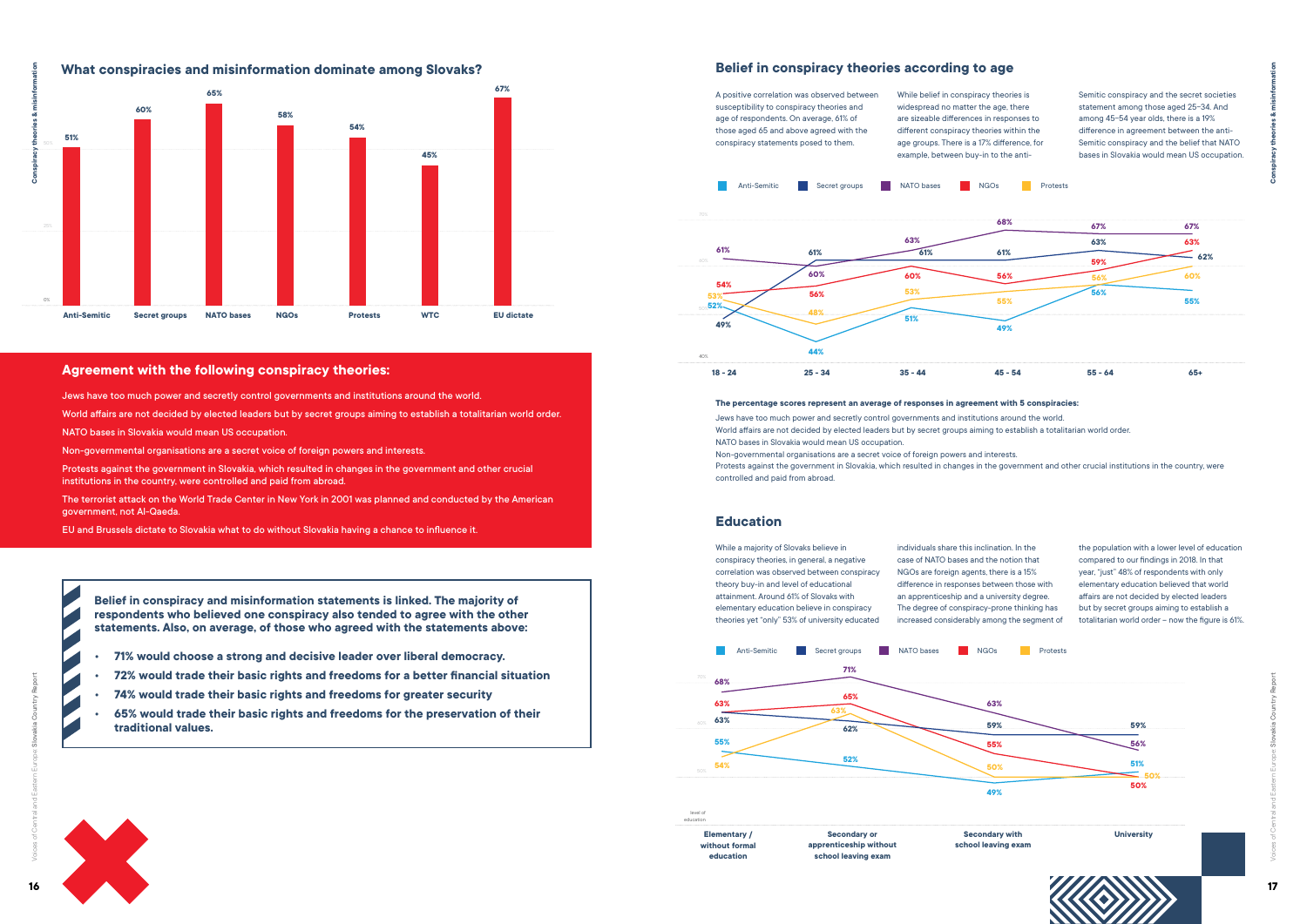**Annex - Tables**

## **Annex - Tables**

Question: "Which of the following forms of government is, according to you, better for Slovakia?"

|                                                                 | Having a strong and decisive<br>leader who does not have to<br>bother with parliament<br>or elections. | <b>Having liberal democracy</b><br>with regular elections<br>and multiparty system. | Do not know     |
|-----------------------------------------------------------------|--------------------------------------------------------------------------------------------------------|-------------------------------------------------------------------------------------|-----------------|
| 18 - 24 years                                                   | 38                                                                                                     | 48                                                                                  | 14              |
| 25 - 34 years                                                   | 35                                                                                                     | 54                                                                                  | 11              |
| 35 - 44 years                                                   | 27                                                                                                     | 58                                                                                  | 15              |
| 45 - 54 years                                                   | 41                                                                                                     | 48                                                                                  | 11              |
| 55 - 64 years                                                   | 43                                                                                                     | 42                                                                                  | 15              |
| $65 + years$                                                    | 45                                                                                                     | 40                                                                                  | 14              |
| Elementary/without<br>formal education                          | 49                                                                                                     | 32                                                                                  | 20              |
| Secondary or appren-<br>ticeship without school<br>leaving exam | 39                                                                                                     | 42                                                                                  | 19              |
| Secondary with school<br>leaving exam                           | 37                                                                                                     | 52                                                                                  | 12 <sup>°</sup> |
| University                                                      | 32                                                                                                     | 62                                                                                  | 6               |

|                                     |                  |                     | 25 – 34 years           |    |    | 60 | 53 |    |
|-------------------------------------|------------------|---------------------|-------------------------|----|----|----|----|----|
|                                     | <b>Satisfied</b> | <b>Dissatisfied</b> | 35 - 44 years           | 51 | 61 | 63 | 56 |    |
|                                     |                  | 56                  | 45 - 54 years           | 49 | 61 | 68 | 60 |    |
| 18 - 24 years                       | 42               |                     | 55 - 64 years           | 56 | 63 | 67 | 59 | 56 |
| 25 - 34 years                       | 38               | 60                  | $65 + years$            | 55 | 62 | 67 | 63 | 60 |
| 35 - 44 years                       | 40               | 59                  | Elementary/without      | 55 | 63 | 68 | 63 | 54 |
| 45 - 54 years                       | 38               | 60                  | formal education        |    |    |    |    |    |
| 55 - 64 years                       | 37               | 61                  | Secondary or appren-    | 52 | 62 | 71 | 65 | 63 |
| $65 + years$                        | 34               | 64                  | ticeship without school |    |    |    |    |    |
| Elementary/ without formal educa-   | 32               | 62                  | leaving exam            |    |    |    |    |    |
| tion                                |                  |                     | Secondary with school   | 49 | 59 | 63 | 55 | 50 |
| Secondary or                        | 35               | 64                  | leaving exam            |    |    |    |    |    |
| apprenticeship without school leav- |                  |                     | University              | 51 | 59 | 56 | 50 | 50 |
| ing exam                            |                  |                     |                         |    |    |    |    |    |
| Secondary with school leaving exam  | 37               | 62                  |                         |    |    |    |    |    |
| University                          | 47               | 52                  |                         |    |    |    |    |    |

Question: "If you take all circumstances into account, to what extent are you overall satisfied with how democracy works in Slovakia?"

Affirmative answers to three questions:

"Would you trade some of your rights and freedoms - for example freedom to travel, to associate or free speech for better financial situation of you and your household?" "Would you trade some of your rights and freedoms - for example freedom to travel, to associate or free speech for greater security in our country?" "Would you trade some of your rights and freedoms - for example freedom to travel, to associate or free speech for the preservation of

Slovakia´s traditional values?"

|               | <b>Finances</b> | <b>Security</b> | <b>Values</b> | <b>Average</b> |
|---------------|-----------------|-----------------|---------------|----------------|
| 18 - 24 years | 59              | 56              | 41            | 52             |
| 25 - 34 years | 59              | 66              | 48            | 57             |
| 35 - 44 years | 68              | 70              | 57            | 65             |
| 45 - 54 years | 62              | 65              | 58            | 62             |
| 55 - 64 years | 74              | 74              | 65            | 71             |
| $65 + years$  | 71              | 75              | 72            | 73             |

Affirmative answers to conspiracy statements:

"Jews have too much power and secretly control governments and institutions around the world." "World affairs are not decided by elected leaders but by secret groups aiming to establish a totalitarian world order." "NATO bases in Slovakia would mean US occupation."

"Non-governmental organisations are a secret voice of foreign powers and interests." "Protests against the government in Slovakia, which resulted in changes in the government and other crucial institutions in the country, were controlled and paid from abroad."

|                                                                 | <b>Anti-Semitic</b> | <b>Secret groups</b> | <b>NATO</b> | <b>NGOs</b> | <b>Protests</b> | <b>Average</b> |
|-----------------------------------------------------------------|---------------------|----------------------|-------------|-------------|-----------------|----------------|
| $18 - 24$ years                                                 | 52                  | 49                   | 61          | 55          | 53              | 54             |
| $25 - 34$ years                                                 | 44                  | 61                   | 60          | 53          | 48              | 53             |
| 35 - 44 years                                                   | 51                  | 61                   | 63          | 56          | 53              | 57             |
| 45 - 54 years                                                   | 49                  | 61                   | 68          | 60          | 55              | 59             |
| 55 - 64 years                                                   | 56                  | 63                   | 67          | 59          | 56              | 60             |
| $65 + years$                                                    | 55                  | 62                   | 67          | 63          | 60              | 61             |
| Elementary/ without<br>formal education                         | 55                  | 63                   | 68          | 63          | 54              | 61             |
| Secondary or appren-<br>ticeship without school<br>leaving exam | 52                  | 62                   | 71          | 65          | 63              | 63             |
| Secondary with school<br>leaving exam                           | 49                  | 59                   | 63          | 55          | 50              | 55             |
| University                                                      | 51                  | 59                   | 56          | 50          | 50              | 53             |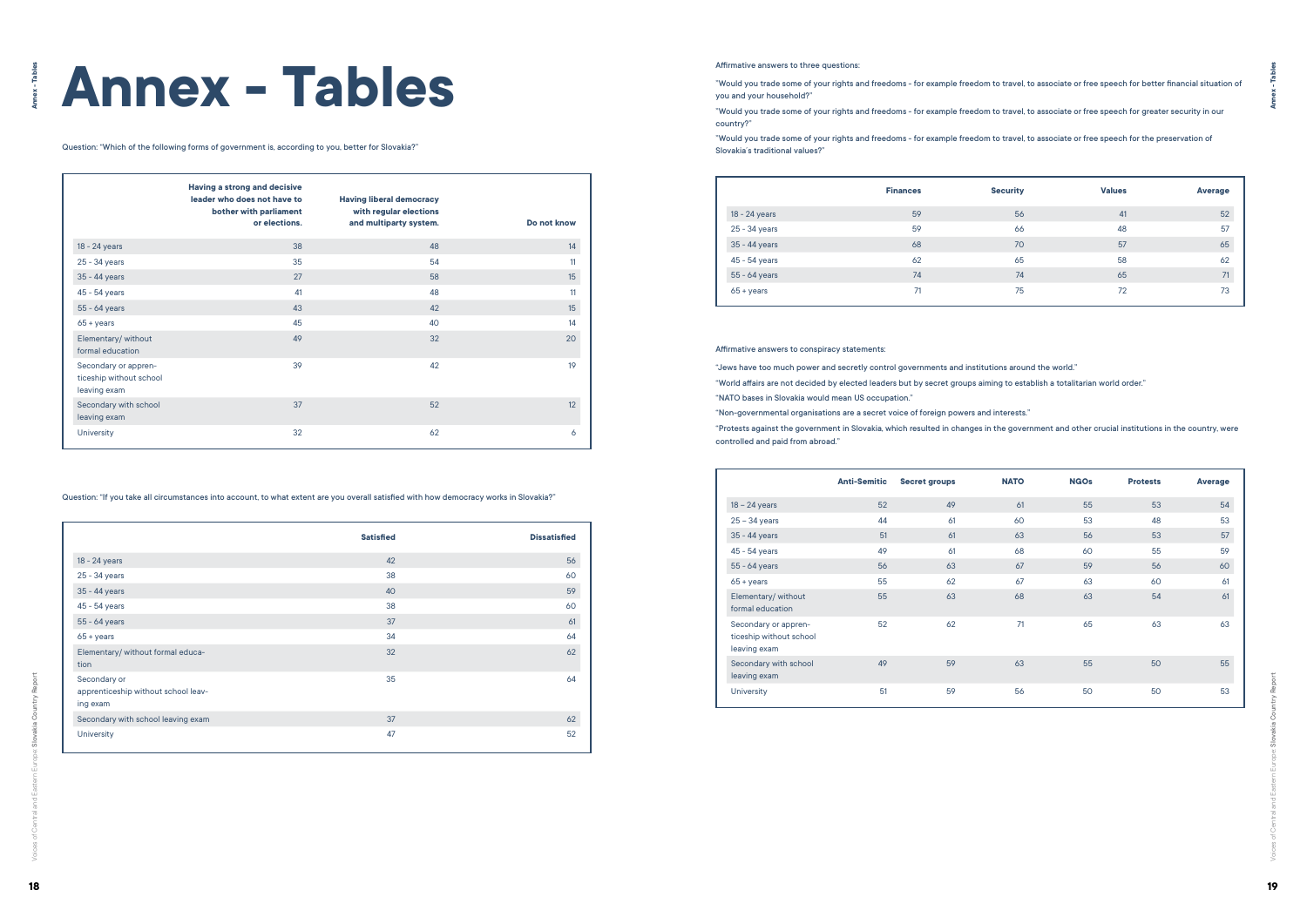## **Authors**



**Dominika Hajdu** Research Fellow



**Katarína Klingová** Senior Research Fellow

Democracy & Resilience Programme, GLOBSEC

## **Methodology**

The outcomes and findings of this report are based on public opinion poll surveys carried out in March 2020 on a representative sample of the population in ten EU member states: Austria, Bulgaria, Czechia, Estonia, Hungary, Lithuania, Latvia, Poland, Romania and Slovakia. The surveys were conducted on a sample ranging from 1,000 to 1,047 respondents using stratified multistage random sampling in the form of computer assisted personal interviewing (CAPI) or computerassisted telephone interviewing (CATI).

In all countries, the profiles of the respondents were representative of the country by gender, age, education, place of residence and size of settlement. For the purpose of graphical data visualisation in this report, the results were rounded to full numbers.

To improve the readers' experience, the responses in closed questions with a scale were generalised. For example, a question with options definitely agree/ rather agree/ /rather disagree /definitely disagree, was merged to agree / disagree for the purpose of both data visualisation.

More about the methodology can be found in the comparative report **Voices of Central and Eastern Europe.** 

Collection of opinion polls in each country was coordinated by FOCUS, s.r.o.



### *© GLOBSEC 2020*

*GLOBSEC and the National Endowment for Democracy assume no responsibility for facts or opinions expressed in this publication or their subsequent use. Sole responsibility lies with the authors of this publication.*





*Original creative concept*